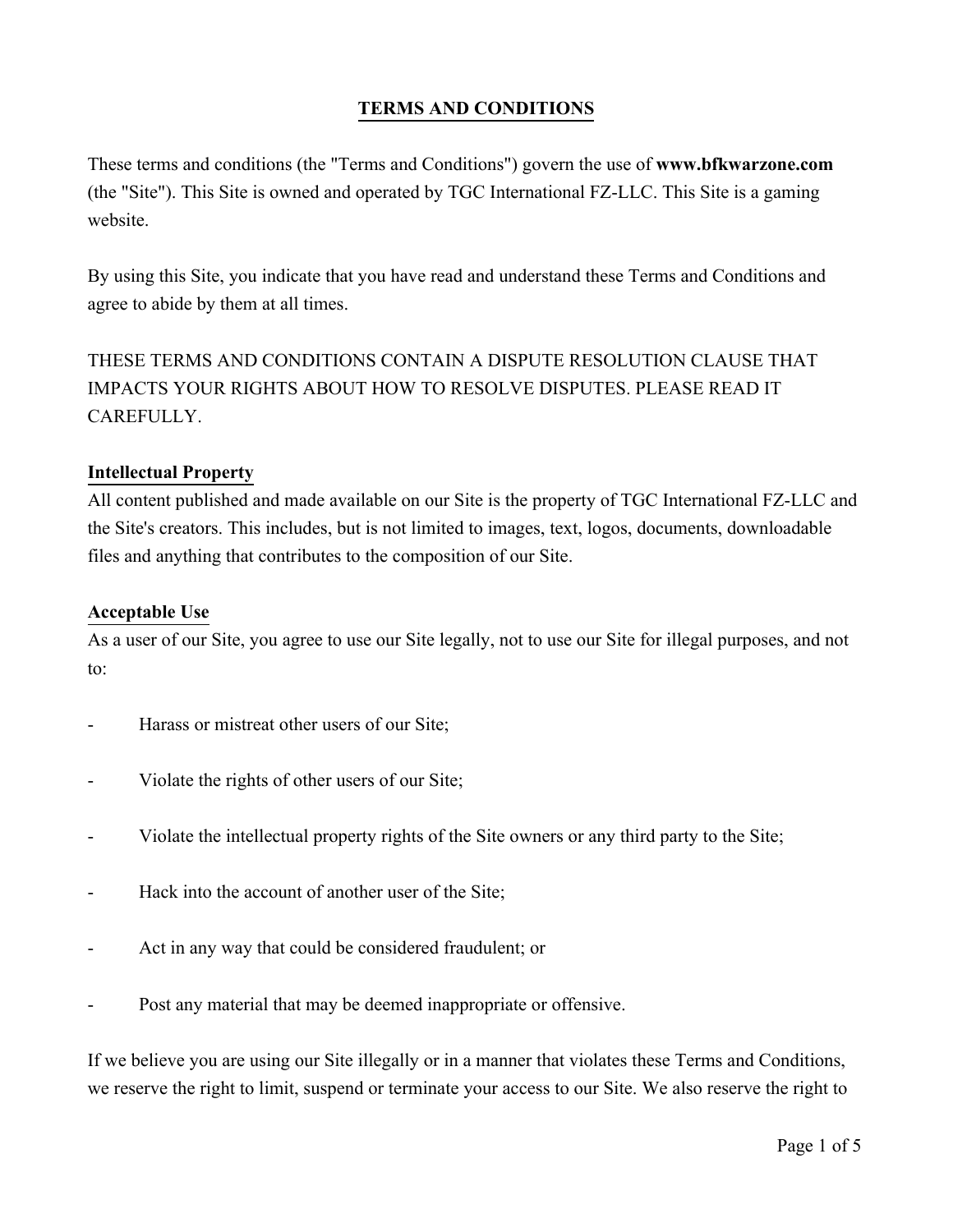take any legal steps necessary to prevent you from accessing our Site.

#### **Accounts**

When you create an account on our Site, you agree to the following:

- 1. You are solely responsible for your account and the security and privacy of your account, including passwords or sensitive information attached to that account; and
- 2. All personal information you provide to us through your account is up to date, accurate, and truthful and that you will update your personal information if it changes.

We reserve the right to suspend or terminate your account if you are using our Site illegally or if you violate these Terms and Conditions.

#### **Sale of Goods And Services**

These Terms and Conditions govern the sale of goods and services available on our Site.

The following goods are available on our Site:

- NFT TOYS; and
- GAMING DIGITAL NFT.

The following services are available on our Site:

- 2D PLAY TO EARN GAME.

The services will be paid for in full when the services are ordered.

These Terms and Conditions apply to all the goods and services that are displayed on our Site at the time you access it. This includes all products listed as being out of stock. All information, descriptions, or images that we provide about our goods and services are as accurate as possible. However, we are not legally bound by such information, descriptions, or images as we cannot guarantee the accuracy of all goods and services we provide. You agree to purchase goods and services from our Site at your own risk.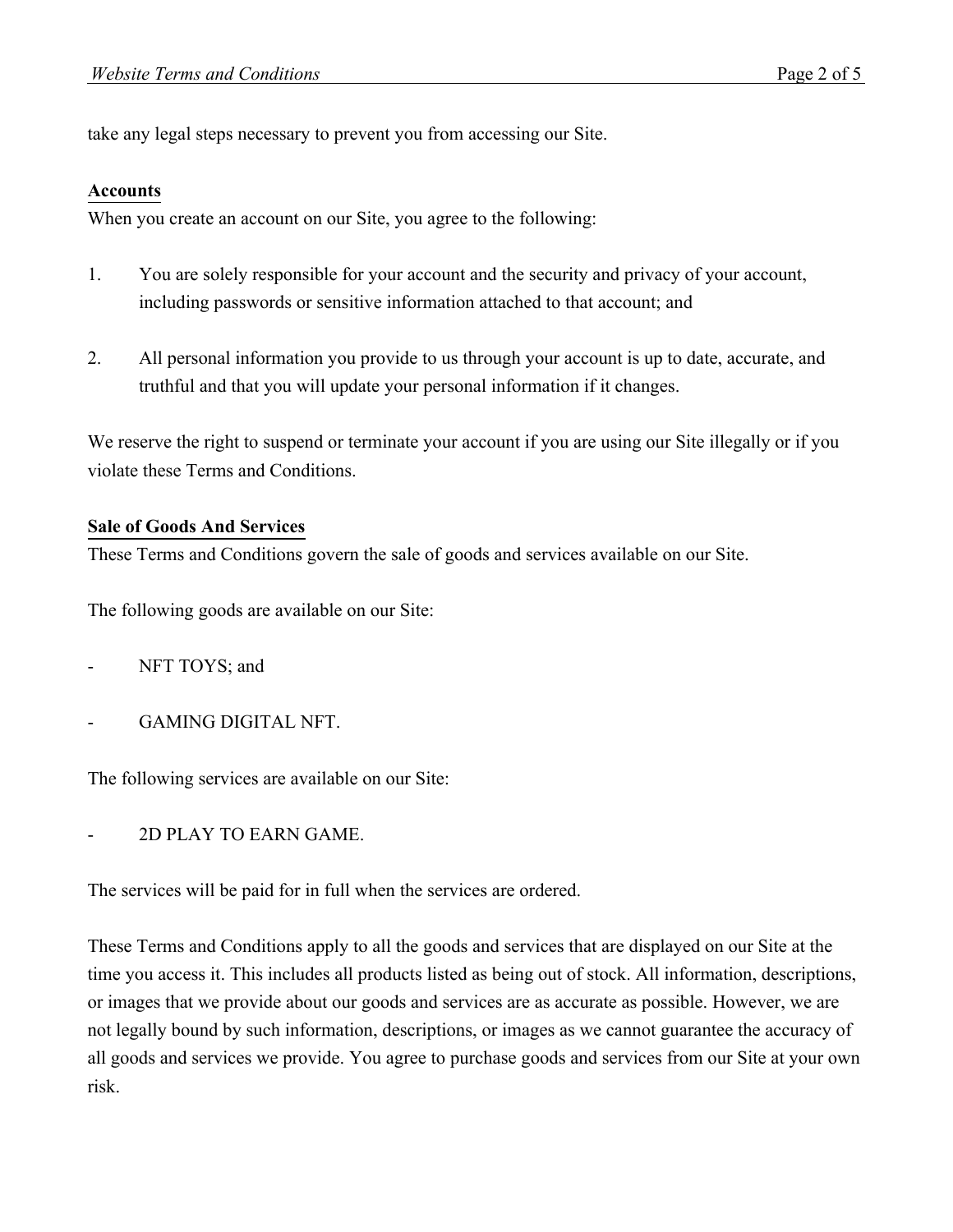We reserve the right to modify, reject or cancel your order whenever it becomes necessary. If we cancel your order and have already processed your payment, we will give you a refund equal to the amount you paid. You agree that it is your responsibility to monitor your payment instrument to verify receipt of any refund.

#### **Subscriptions**

Your subscription does not automatically renew. You will be notified before your next payment is due and must authorize that payment in order for your subscription to continue.

## **Payments**

We accept the following payment methods on our Site:

## CRYPTO CURRENCY \$BFK.

When you provide us with your payment information, you authorize our use of and access to the payment instrument you have chosen to use. By providing us with your payment information, you authorize us to charge the amount due to this payment instrument.

If we believe your payment has violated any law or these Terms and Conditions, we reserve the right to cancel or reverse your transaction.

## **Shipping and Delivery**

When you purchase goods from our Site, the goods will be delivered through one of the following methods:

Standard delivery by post. Delivery takes 5 - 17 business days..

Delivery will take place as soon as reasonably possible, depending on the delivery method selected. Delivery times may vary due to unforseen circumstances. Please note that delivery times do not include weekends and statutory holidays.

You will be required to pay delivery charges in addition to the price for the goods you purchase.

If you purchase goods from us for delivery to a destination outside the United States your purchase may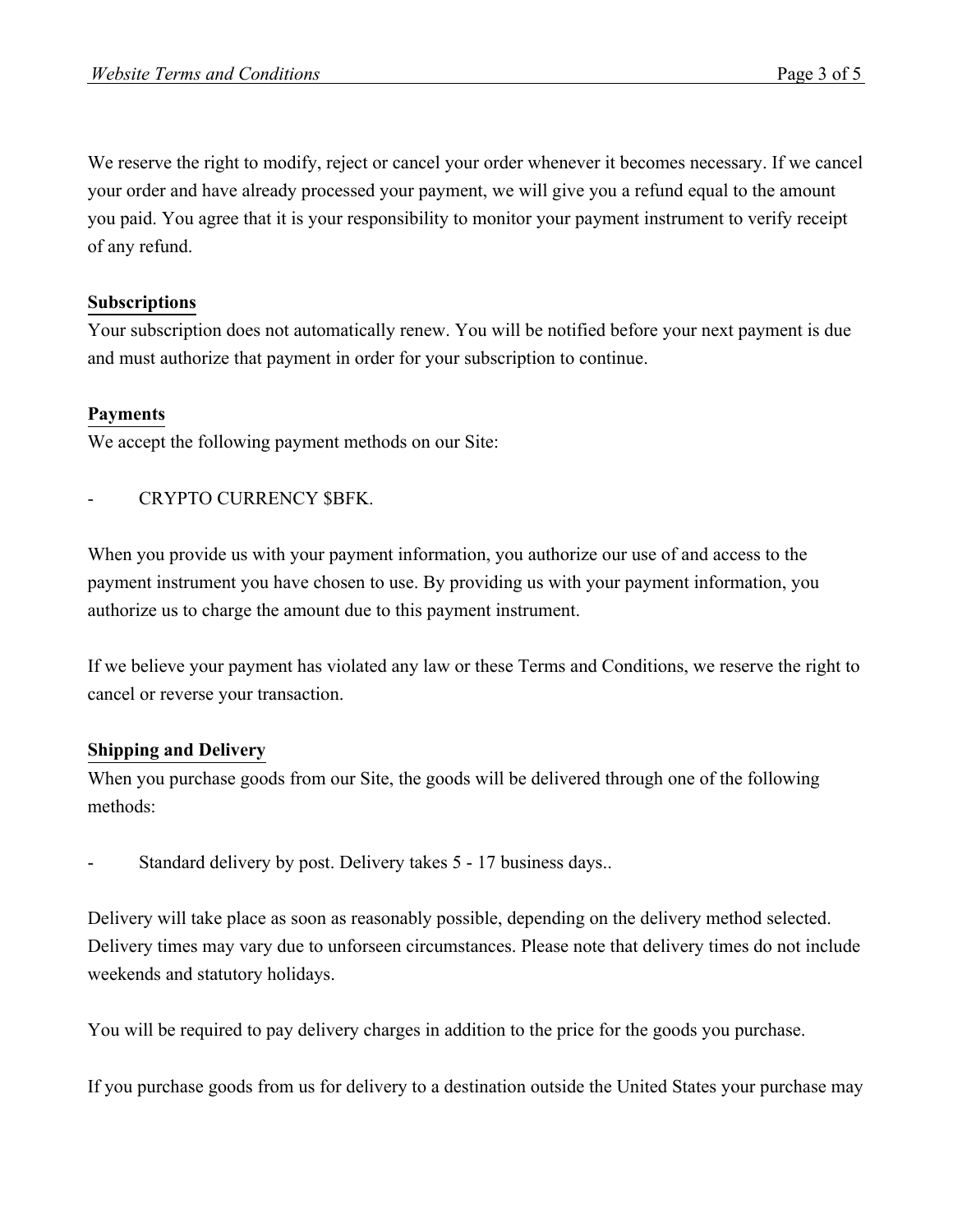be subject to import duties and taxes applied by the destination country. You are responsible for paying any such duties or taxes. Please contact your local customs office for more information before making a purchase. We are not responsible for the payment of any such duties or taxes and are not liable for any failure by you to pay them.

You are required to provide us with a complete and accurate delivery address, including the name of the recipient. We are not liable for the delivery of your goods to the wrong address or wrong person as a result of you providing us with inaccurate or incomplete information.

## **Consumer Protection Law**

Where any consumer protection legislation in your jurisdiction applies and cannot be excluded, these Terms and Conditions will not limit your legal rights and remedies under that legislation. These Terms and Conditions will be read subject to the mandatory provisions of that legislation. If there is a conflict between these Terms and Conditions and that legislation, the mandatory provisions of the legislation will apply.

## **Limitation of Liability**

TGC International FZ-LLC and our directors, officers, agents, employees, subsidiaries, and affiliates will not be liable for any actions, claims, losses, damages, liabilities and expenses including legal fees from your use of the Site.

## **Indemnity**

Except where prohibited by law, by using this Site you indemnify and hold harmless TGC International FZ-LLC and our directors, officers, agents, employees, subsidiaries, and affiliates from any actions, claims, losses, damages, liabilities and expenses including legal fees arising out of your use of our Site or your violation of these Terms and Conditions.

## **Applicable Law**

These Terms and Conditions are governed by the laws of the State of California.

## **Dispute Resolution**

Subject to any exceptions specified in these Terms and Conditions, if you and TGC International FZ-LLC are unable to resolve any dispute through informal discussion, then you and TGC International FZ-LLC agree to submit the issue first before a non-binding mediator and to an arbitrator in the event that mediation fails. The decision of the arbitrator will be final and binding. Any mediator or arbitrator